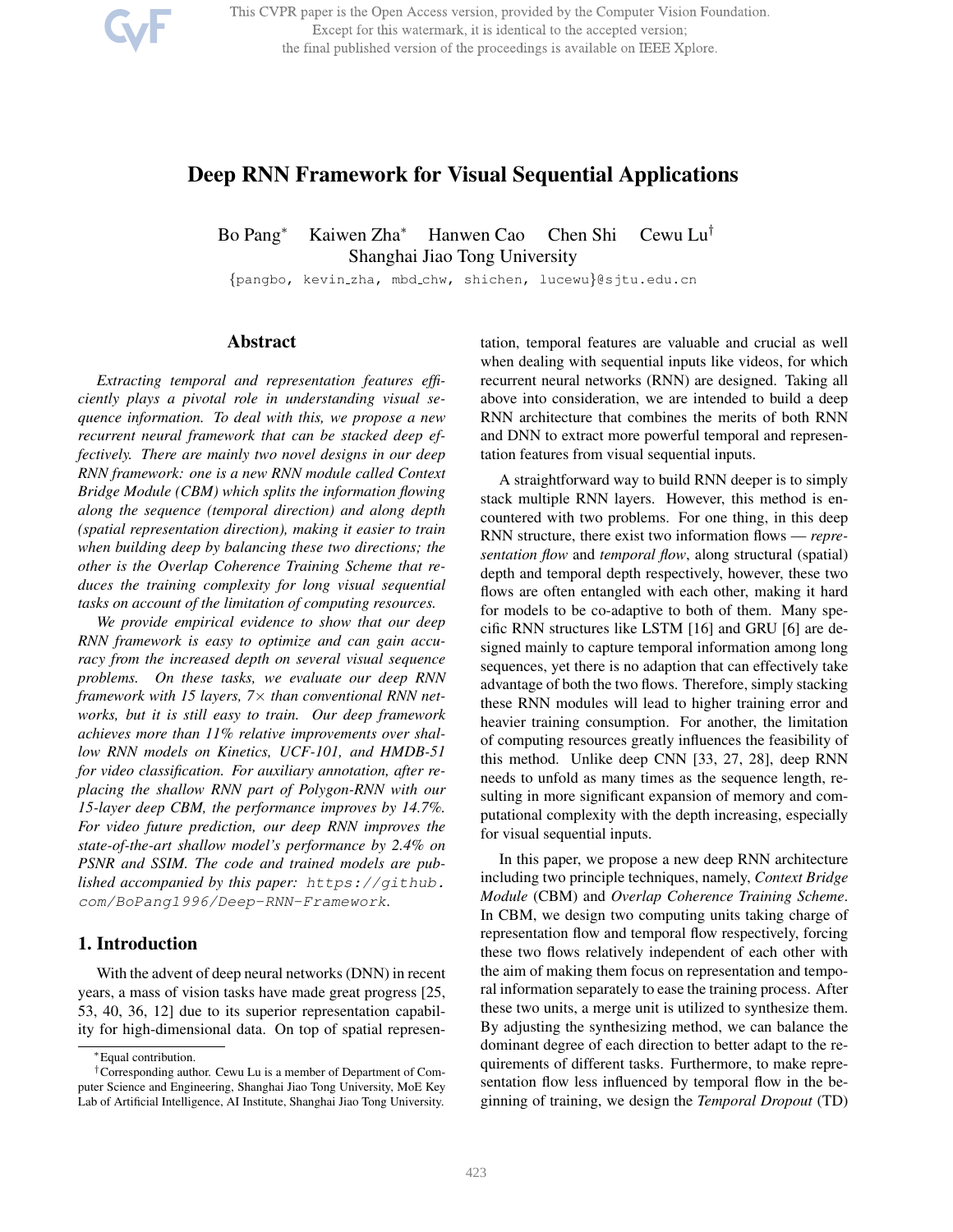to interdict the back-propagation of temporal information across layers with a certain probability.

Besides, the proposed *Overlap Coherence Training Scheme* aims at reducing the training cost of deep RNN. Since the enormous training consumptions are largely due to the long sequence, we introduce this training scheme that randomly samples the long sequence with length *l* into several overlapping short clips with length  $n$  and leverages the overlaps as the communication bridge between the adjacent clips to smooth the information propagation among clips. In this way, we simplify the original Markov process of order l into several ones of order  $n (n < l)$ , which remarkably reduces the training complexity, and guarantees the temporal information coherence among clips at the same time. Based on overlaps, we design *overlap coherence loss* that forces the detached clips to generate coherent results in order to strengthen the consistency of temporal information, which makes the model not a strict Markov process of order  $n$ , but the complexity is still reduced.

We conduct comprehensive experiments on several tasks to show the challenge of training deep RNN and evaluate our proposed deep RNN framework. Results reveal that: 1) Deep RNN can enjoy accuracy gains from the greatly increased depth, substantially better than the shallow networks. 2) Our CBM is more suitable for stacking deep compared with other RNN structures like LSTM. 3) The overlap coherence training scheme can effectively make many computer vision problems with high-dimensional sequential inputs trainable on commonly-used computing devices.

We evaluate our framework on several visual sequence tasks: action recognition and anticipation on UCF-101 [43], HMDB-51 [26] and Kinetics [4], auxiliary annotation (Polygon-RNN [5]) on Cityscapes [7], and video future prediction on KTH [39]. For action recognition and anticipation tasks, our deep RNN framework achieves more than 11% relative improvements on all the datasets compared with the shallow RNN models. For Polygon-RNN task, IoU value improves by 14.7% on Cityscapes. For video future prediction task, our deep RNN improves the performance by 2.4% on PSNR [31] and SSIM [47] metrics.

# 2. Related Work

Methods for Visual Sequence Tasks Visual sequence problems require models to extract hierarchical temporal and representation features simultaneously. A slew of prior arts have shed light on this tough problem: 1) An inchoate approach is pooling the spatial representation features of every item in the sequence, such as [23, 52] when dealing with video classification and [46, 48] for action detection and localization. This approach can extract relative high-quality spatial representation features but is very weak for temporal ones because it treats the sequence as a set and simply combines the spatial features of the set as global temporal features without considering order relations. 2) Then 3D convolutional networks [22, 4] appear, which treat temporal dimension equal to spatial dimension with its cubic convolution kernel, while 3D convolutional networks need to consume large amount of computing resources. 3) RNN [49, 8] is designed to handle sequence problems, therefore it is a natural idea to utilize RNN to encode temporal information after obtaining spatial features, which is adopted in [49, 8, 29, 34] for video classification, [8, 44] for video description, [5, 1] for auxiliary annotation and [45, 50, 32] for video future prediction. Whereas, currently used RNN is shallow, which may limit its performance.

Exploration on Deep RNN In this paper, we focus on exploring appropriate deep structure for RNN model. There are many previous works trying to address this problem. In [35, 14], the authors evaluate several ways to extend RNN deeper, and results show that stacked RNN has relatively better performance and more importantly, stacking method can synthesize temporal information in each layer to extract hierarchical temporal-spatial features instead of plain temporal, deep spatial features.

The learning computational complexity of deep RNN significantly increases with the depth growing, thus in [38], the authors propose a new RNN structure called LSTMP to reduce the complexity. In [20, 21, 18, 14], researchers prove that deep RNNs outperform associated shallow counterparts that employ the same number of parameters. [20] shows that each layer captures a different aspect of compositionality which reveals deep RNN's ability to extract hierarchical features, and a deep bidirectional RNN structure is proposed in [21]. All these previous works prove the importance of RNN depth in NLP and speech area, while for high-dimensional inputs like videos in computer vision, it is more challenging to tackle as we mentioned above. For them, what we suppose to build is a deep RNN framework which is easy to optimize even when inputs are large-scale and can achieve promising improvements on performance at the same time.

### 3. Deep RNN Framework

Deep model has exhibited superior performance in producing powerful features, and we hope sequence modeling can enjoy the deep representation as well. To this end, we introduce our deep RNN framework in this section, which contains two parts: context bridge module (CBM) designed to effectively capture temporal and representation information simultaneously, and the overlap coherence training scheme to further simplify the training process.

# 3.1. Context Bridge Module

To model visual sequential inputs, we need to make sure it can be trained efficiently when building deep. For this, we design a non-shallow recurrent architecture to respec-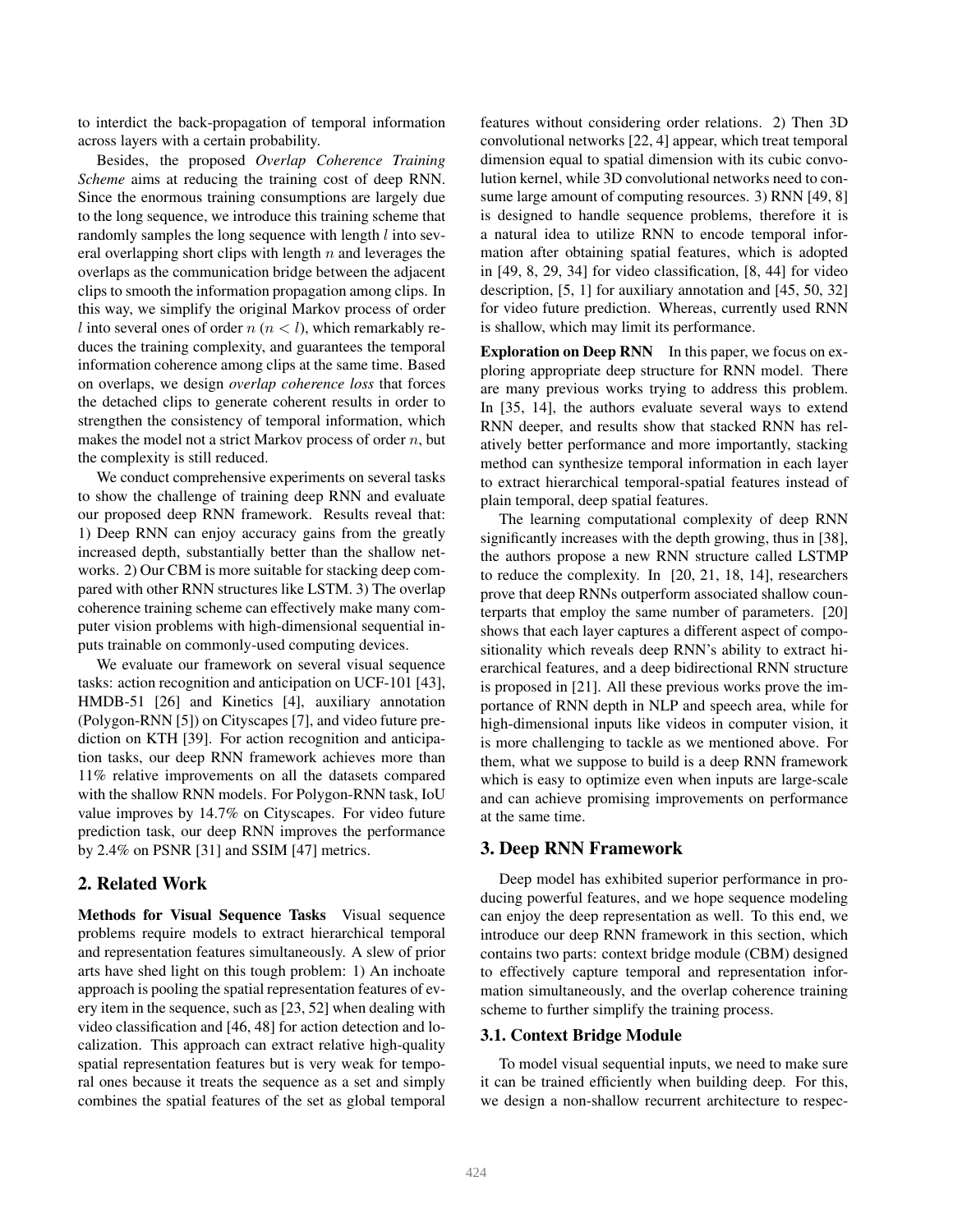

Figure 1. Structure of CBM. The blue lines represent representation flows, while red ones represent temporal flows.  $R, T$  and  $\zeta$  denote representation unit, temporal unit and merge function respectively. The dashed line (TD) means feeding forward is allowed but back-propagation is forbidden with a certain probability.

tively capture temporal information from sequential inputs (e.g. a sequence of frames in a video) and representation information from each individual one (e.g. one frame of the sequence). These two information flows are oriented towards temporal depth and structural depth separately, and we name them as temporal flow and representation flow.

Challenge The straight-forward design for deep RNN can be a vertically stacked RNN architecture. However, in highdimensional visual tasks, parameters in RNN cell are hard to be co-adaptive to two flows simultaneously, resulting in ineffective and inefficient training. Extensive experiments show this design is very hard to train. This is why we hardly see stacked deep RNN in related literatures. In most cases, people adopt shallow RNN which takes extracted CNN features as inputs, though it is not an end-to-end pipeline.

Our Architecture Therefore, we go down to consider how to capture these two branches of information flows as independently as possible, through which the training process can be much easier since the two relatively independent branches can share the burden of learning and ease complex co-adaptations. Specifically, for representation flow, we use a computing unit (e.g. CNN structure) to extract features of the individual input sample without recurrent operations, while temporal flow adopts a RNN structure.

As shown in Fig. 1, in each cell, there is a "representation" unit  $R$  and a "temporal" unit  $T$  which act as a representation feature extractor on individual input sample and a temporal information encoder on the sequential inputs respectively. Here  $R$  can be seen as a context bridge over the temporal information. Intuitively, the representation information flow would be encouraged to mainly propagate by this bridge, since it doesn't need to interwind with temporal information. Therefore, we call this module as *Context Bridge Module* (CBM). By denoting  $o_{i-1,t}$  as the input to the module in  $i^{th}$  layer at time stamp t, we have



Figure 2. Temporal flows adopting TD. Top: When setting the TD rate to 1.0, all the colorized lines (red & purple) of temporal flow cannot propagate back, while if only drop the red node out, the gradients from red node's temporal unit cannot flow backward through the red lines. Bottom: Expectation numbers of backpropagation paths with different lengths (paths from "0" to different "1" in Top) when adopting different TD rates. Note that the back-propagation remains unchanged when setting TD rate to 0.0.

$$
o'_{i,t} = R(o_{i-1,t}; \psi_i),
$$
 (1)

where the representation unit  $R$  is designed as a conventional CNN layer, namely  $ReLU(Conv(\cdot))$ , and  $\psi_i$  is the parameters of R in  $i^{th}$  layer.

On the other hand, temporal flow is captured by  $T$  unit, which is written as

$$
c_{i,t} = T(c_{i,t-1}, o_{i-1,t}; \phi_i), \tag{2}
$$

where  $c_{i,t}$  is the memory state in  $i^{th}$  layer at time stamp t, and  $\phi_i$  is the parameters of T in  $i^{th}$  layer. As a recurrent architecture, T can be a  $Sigmoid(Conv(\cdot))$  (as simple as the conventional RNN) or LSTM. In practice, we suggest  $Sigmoid(Conv(\cdot))$  since it only consumes half of computing resources compared with LSTM cell, which greatly contributes to building model deeper.

Finally, to fuse the information flows from the two units, we introduce a merge unit,

$$
o_{i,t} = \zeta(o'_{i,t}, c_{i,t}),\tag{3}
$$

where  $\zeta$  is the merge function, and we adopt element-wise production for  $\zeta$  in our experiments.

Temporal Dropout To make training easier, we hope the learning in representation flow direction less interwinds with temporal flow in the beginning. After a desirable neural representation is shaped, the learning in temporal flow direction can be more efficient. To this end, we introduce a *Temporal Dropout* (TD) scheme: forbidding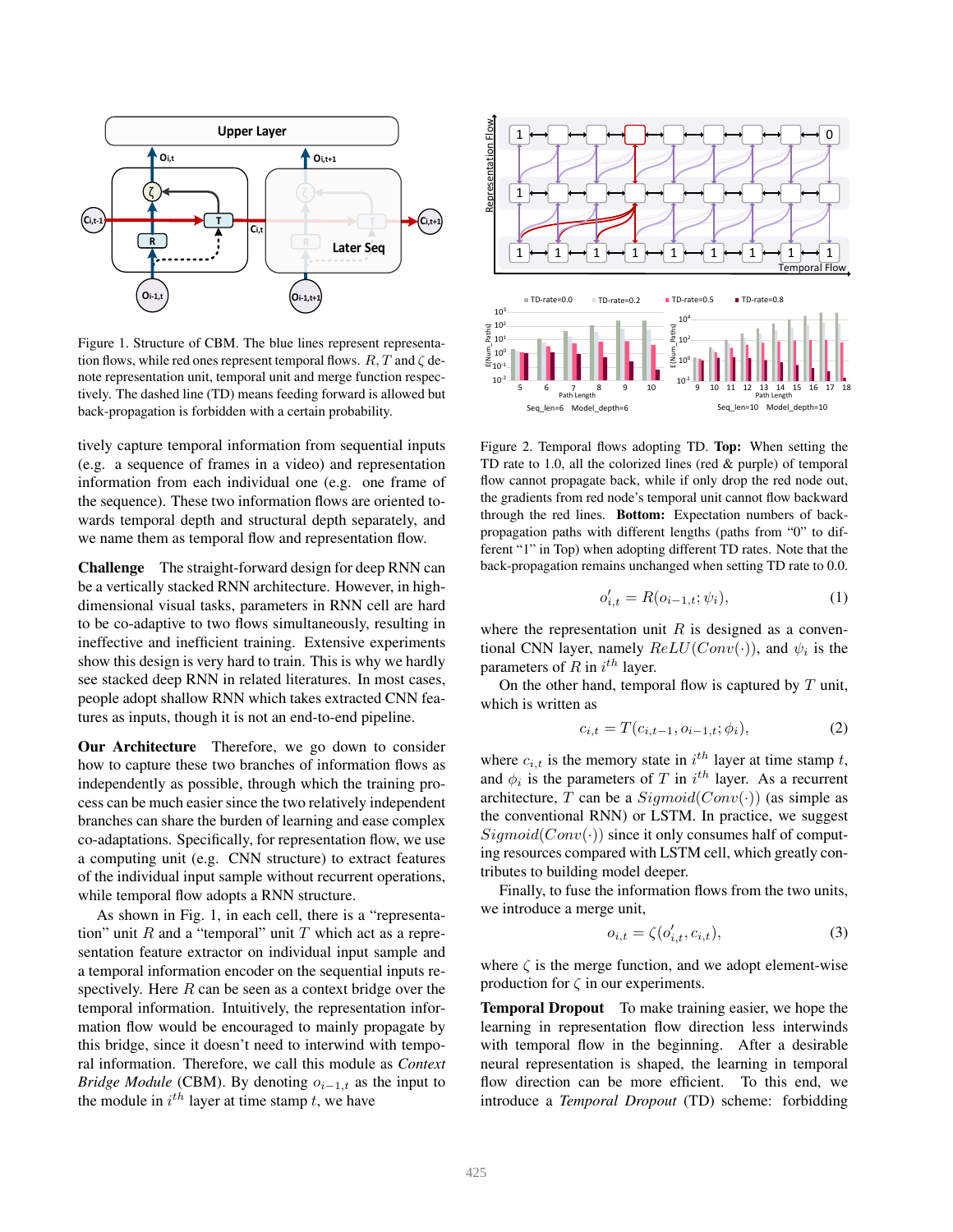

Figure 3. Four examples of feature maps from the representation and temporal unit on the toy experiment. "F1" denotes frame 1, "R" denotes representation unit and "T" denotes temporal unit.

back-propagation from  $T$  unit through the dashed line in Fig. 1 with a certain probability. Just like dropout proposed in [25], it can reduce complex co-adaptations of two flows and enhance model's generalization ability. Specifically, we begin with a high temporal dropout rate (forbidding with a high probability) to isolate temporal information of each layer. In this way, the representation unit can capture effective representation easily, since it largely shortens the backpropagation chain in temporal flow as shown in Fig. 2 and only gradients from  $R$  can back-propagate to previous layers. That is, the workload of learning two flows, to some extent, can be de-coupled in different time by gradually decreasing the TD rate to incorporate temporal information with representation features as training goes. To verify the effectiveness of this idea, several experiments are conducted in Section 4 and Section 5.

Comparison with Conventional RNN/LSTM As mentioned before, stacked RNN/LSTM is a solution for deep recurrent architecture. Actually, our proposed approach is a general version of it. Specifically, when we set the output of  $R$  unit as constant 1, our model degenerates into stacked RNN/LSTM model (T unit can be LSTM cell). If we further set the depth of representation branch to 1, our model becomes a conventional shallow RNN/LSTM. From another perspective, our model can be considered as an extension of stacked RNN/LSTM with an extra context bridge, namely the  $R$  unit.

**Discussion with a Toy Experiment** To further provide an intuitive perception for the function of context bridge module, we design a toy experiment. The experiment is a video classification task that requires the model to learn which object is in the video from spatial information and how it moves from the temporal information, such as "a triangle is moving left" or "a circle is moving right". We adopt a 3 layer CBM model with 3 channels and visualize the feature maps of the final layer's representation unit and temporal unit in Fig. 3. We can see the two computing units act as expected that the representation one mainly focuses on the spatial information while the temporal information is captured by the temporal unit.



Figure 4. Deep RNN training schemes. First row: original training scheme for RNN that takes the whole sequence as input and the information can flow forward and backward without interdicting. Second row: simple sampling method that samples the input long sequence into several short clips. Third row: our overlap coherence training scheme. Note that every item in the sequence can receive backward information (gradients) due to the existence of overlaps. The red line represents the initialization of each clip that is randomly chosen from the former clips with overlaps.

#### 3.2. Overlap Coherence Training Scheme

Challenge In practice, utilizing deep RNN to model highdimensional visual long sequences can be hard to achieve because with the depth increasing, the computing resources needed significantly expand. The deeper the model is, the more dramatically computational complexity grows with the increase of the sequence length, which can be regarded as a contradiction between the structural depth and sequence length (temporal depth). Recently, a widely-used method is to sample a few items from the long sequence (successive or scattered) and learn a truncated version of the original RNN on them [8, 17, 11, 4] to solve the contradiction. Under this scheme, training on short samples instead of the long sequence greatly reduces the training complexity, which is very practical for deep RNN. However, this can be seen as a compromise for the depth, which may lead to losing some key temporal information. Considering two short sampled clips that own overlaps, the outputs of the overlap sections must be different due to the broken temporal information, which will never happen if we train the whole sequence together, and this provides a clear evidence for the weakness of this sampling method.

Method In this paper, we also consider shortening the long sequence to simplify the l-order Markov process into several *n*-order  $(n < l)$  ones, but we smooth the information propagation among short clips by introducing the *Overlap Coherence Training Scheme*. In training phase, we randomly sample clips that have random lengths and starting points, which will naturally generate many overlaps (Third row in Fig. 4). The overlaps serve as the communication bridge among the disconnected clips to make information flow forward and backward smoothly throughout the whole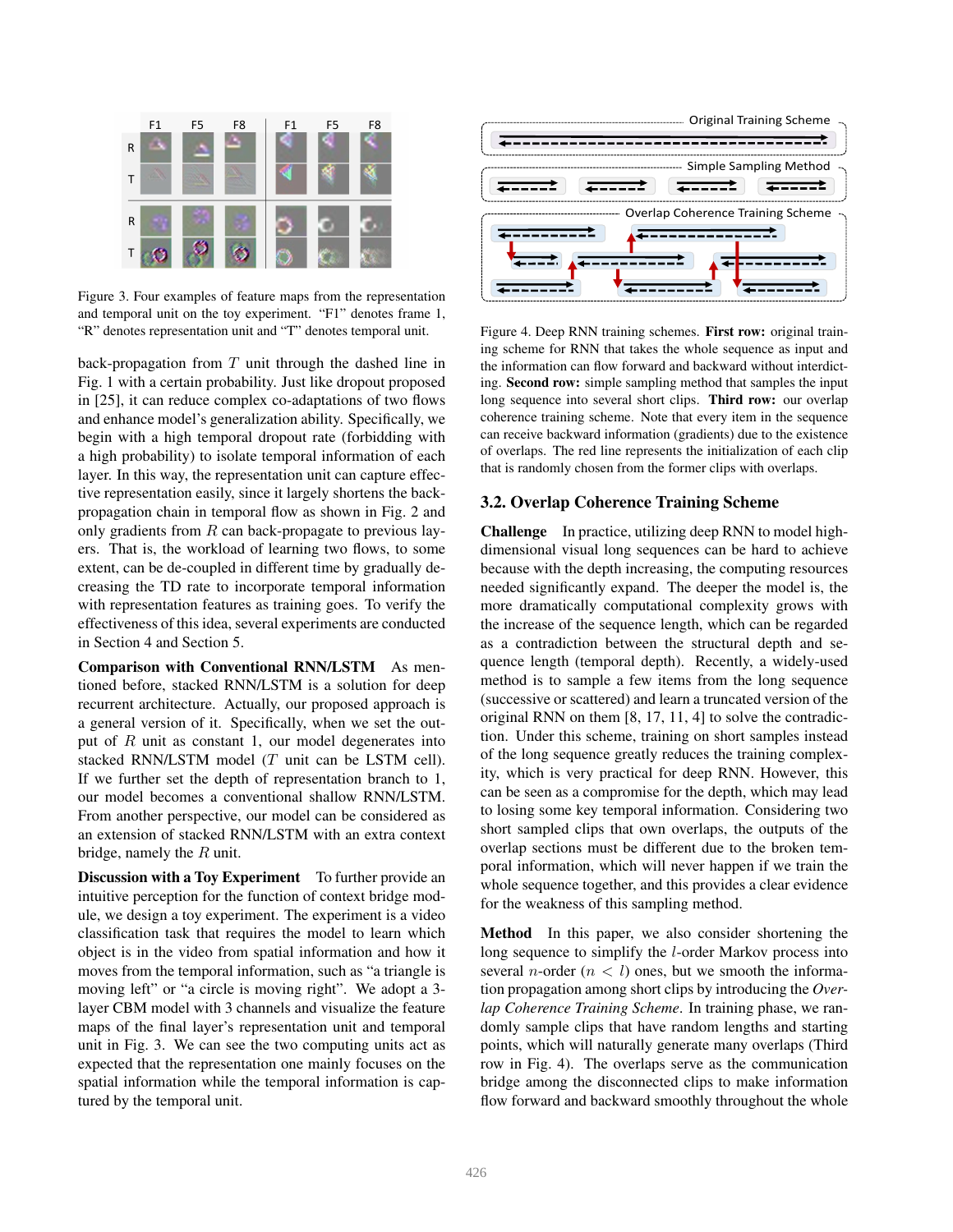

Figure 5. Cat  $\alpha$  Dog  $\beta$  experiment. The input sequence is mages of cat and dog, and the label of each image represents the distance Figure 5. "Cat & Dog" experiment. The input sequence is images from the cat image (padding with -1).

sequence. Therefore, we introduce a new loss called *overlap coherence loss* to force the outputs of overlaps from different clips to be as closed (coherent) as possible. Then, the training objective function can be written as

$$
\sum_{i=1}^{N} \mathcal{L}_r(s_i) + \lambda \sum_{(v,u) \in \Omega} \mathcal{L}_d(v, u), \tag{4}
$$

where  $s_i$  is the  $i^{th}$  clip and  $\Omega$  is the set of pairs which are the outputs of overlap sections from different clips.  $\mathcal{L}_r$  and  $\mathcal{L}_d$ denote the original loss for the specific task and our overlap coherence loss implemented by MSE loss respectively, where  $\lambda$  is the hyper-parameter to adjust the weight of them.

Additionally, our training scheme exhibits several highlights in practice. Firstly, our random sampling mode serves as a great data argumentation approach to enhance model's generalization ability. Secondly, the vanishing/exploding gradient problem can be solved to some extent since the scheme will shorten the sequence adequately to train easily. Thirdly, the initial state of each clip is taken from other earlier trained clips by picking up their hidden states at corresponding time stamp, which further bridges the information flow among clips to make it smoothly transfer throughout the whole sequence. Furthermore, initialized clips can be computed together in parallel, which can effectively reduce the training time, especially when the overlap rate is high.

Moreover, to verify our training scheme can actually transfer useful information flow throughout the whole sequence, we commit a toy experiment shown in Fig. 5. The input sequence is a series of images, where there is only one cat and the others are all dogs. We train a model with overlap coherence training scheme to learn how far the current dog image is from the cat image appeared before. We find that the model can correctly predict even if the cat image appearing 50 frames ago, where we set the clip length smaller than 10. This is because temporal information of the image sequence is successfully captured among clips due to our overlap coherence training scheme.

# 4. Experimental Results

In this section, we evaluate our deep RNN framework and compare it with conventional shallow RNN (we choose the commonly used one: LSTM) on several sequence tasks to exhibit the superiority of our deep RNN framework over the shallow ones on high-dimensional inputs.



Figure 6. Shallow and deep RNN architecture. The shallow version is implemented based on [8]. The deep one contains 15 RNN layers and we add shortcuts along the depth, following [13]. Different from the shallow one, the RNN kernel is convolutional to maintain the spatial features instead of linear kernel.

#### 4.1. Video Action Recognition and Anticipation

We first evaluate our method with action recognition and anticipation tasks [3, 30] on the UCF-101 dataset [43] and HMDB-51 dataset [26] to compare our deep RNN with the common shallow one with CNN backbones. Then we remove the backbones, evaluate the standalone deep RNN model on Kinetics dataset [4] to compare it with several excellent approaches, not merely the shallow RNN.

Implementation The frames in videos are resized with its shorter side into 368 and a  $224 \times 224$  crop is randomly sampled from the frame or its horizontal flip. Color augmentation is used, where all the random augmentation parameters are shared among the frames of each video. We adopt BN [19] after each convolutional layer, the same as [19]. The backbones (if needed) are pre-trained on ImageNet [37] and the RNN part is initialized by "Xavier initialization" proposed in [10]. We use Adam optimizer [24] with 64 mini-batch for shallow net and 16 for deep one. The learning rate starts from  $10^{-4}$  and gradually decays.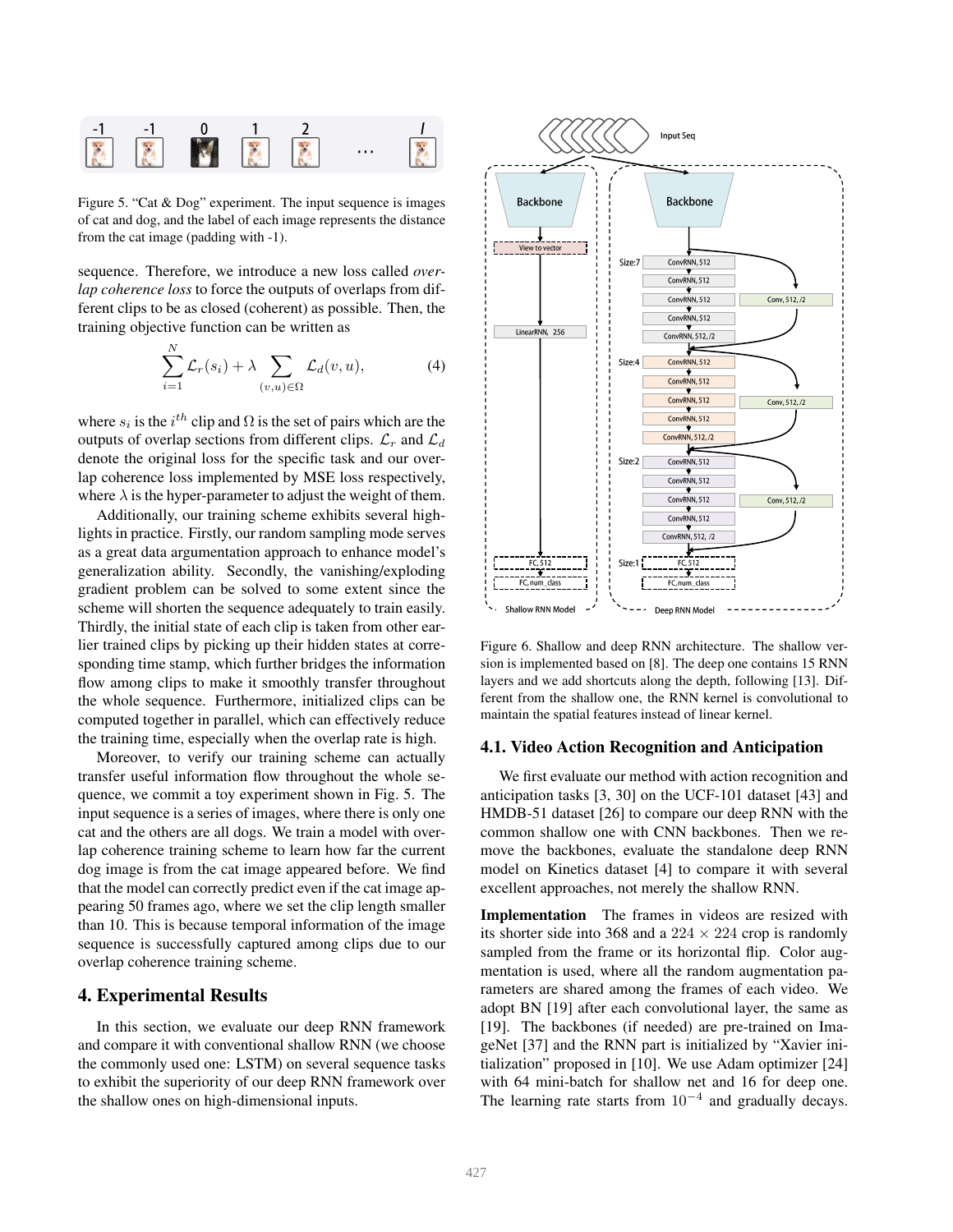Table 1. Classification accuracy on UCF-101 and HMDB-51 (both on the first test split). For action recognition, the whole sequence is taken as input, while for anticipation, only the first two frames are used to do inference. Note that "Recg" denotes action recognition task and "Atcp" denotes action anticipation task.

|                   |          | <b>UCF-101</b> | $HMDB-51$ |      |  |
|-------------------|----------|----------------|-----------|------|--|
|                   | Recg     | Atcp           | Recg      | Atcp |  |
| 1-layer LSTM      | 71.1 [8] | 30.6 [2]       | 36.0 [4]  | 18.8 |  |
| 15-layer ConvLSTM | 68.9     | 49.6           | 34.2      | 27.6 |  |
| 1-layer CBM       | 65.3     | 28.4           | 34.3      | 16.9 |  |
| 15-layer CBM      | 79.8     | 57.7           | 40.2      | 32.1 |  |

Table 2. Action recognition accuracy on UCF-101 first test split.

| Model                              | Recognition Acc |
|------------------------------------|-----------------|
| 1-layer LSTM with VGG [8]          | 71.1            |
| 1-layer LSTM with Inception V1 [4] | 81.0            |
| 15-layer ConvLSTM with InceptionV1 | 77.6            |
| 15-layer CBM with Inception V1     | 85.3            |

Besides, we adopt a weight decay of  $10^{-5}$  and dropout of 0.2 and 0.5 for feature extractor and classifier respectively.

Adopting Conventional Backbone-Supported Structure Conventional RNN model [8] is stacking a 1-layer LSTM on the VGG [42] backbone. Now we extend it to deeper versions (shown in Fig.6) — stacking a 15-layer ConvL-STM [50] or a 15-layer CBM on the VGG backbone. For TD rate of CBM cell, we start from 1.0, decay to 0.8 after two epochs, and finally to 0.5 after another two epochs. We adopt our overlap coherence training scheme for both of the two deep versions to make them feasible, fix the weighting factor  $\lambda = 0.8$  for overlap coherence loss, and keep the overlap rate of sampling as 25%.

The results are shown in Tab. 1. For action recognition, the deep ConvLSTM model has a lower accuracy compared with the shallow model while for our deep CBM model, it obtains 12.2% relative improvements on UCF-101 and 11.7% on HMDB-51. For action anticipation, both of the two deep models gain improvements and our CBM version possesses the best performance — achieving 88.6% relative improvements on UCF-101 and 70.7% on HMDB-51.

Furthermore, we replace the VGG backbone with InceptionV1 to validate the universality of our deep RNN framework on UCF-101 of action recognition. Results are shown in Tab. 2, where our deep CBM model still outperforms the shallow one, achieving 5.3% relative improvements.

Adopting Standalone RNN Structure To reveal the excellent spatial representation ability of our deep RNN framework, we remove the backbone, adopt a standalone end-to-end deep RNN model to extract temporal and representation features simultaneously.

Specifically, we utilize a deeper structure with 17-layer

Table 3. Action recognition accuracy on Kinetics, and end-to-end fine-tuning on UCF-101 and HMDB-51. Note that our Deep CBM model applies 17 layers of CBM. "BB" denotes backbone.

| Architecture             | Kinetics | <b>UCF-101</b> | $HMDB-51$ |
|--------------------------|----------|----------------|-----------|
| Shallow LSTM with BB [8] | 53.9     | 86.8           | 49.7      |
| C3D [22]                 | 56.1     | 79.9           | 49.4      |
| Two-Stream [41]          | 62.8     | 93.8           | 64.3      |
| 3D-Fused [9]             | 62.3     | 91.5           | 66.5      |
| Deep CBM without BB      | 60.2     | 91.9           | 61.7      |

CBM, where the representation unit of each layer is set the same as the corresponding layer in ResNet-18 [13] and the same shortcuts are employed. Other implementation details are consistent with the above backbone-supported version.

The action recognition results on Kinetics-400 are shown in Tab. 3 and we also fine-tune the model on UCF-101 and HMDB-51. Compared with the conventional shallow LSTM with the backbone, our deep CBM achieves great improvements — 5.9% on UCF-101, 19.4% on HMDB-51, 11.7% on Kinetics, and the performance is competitive with some excellent non-recurrent models which are more powerful on this task.

#### 4.2. Polygon-RNN on Cityscapes

For auxiliary annotation task, similar with instance segmentation task [51], we build the model following Polygon-RNN [5], and evaluate it on Cityscapes instance segmentation dataset [7] which contains eight object categories and we use the same train/test split as [5].

To build our model, we only replace the RNN part in the original Polygon-RNN model with our deep RNN framework which is a plain stacking of our CBM cell or ConvLSTM [50] cell. Unlike the deep architecture shown in Fig. 6, we do not use shortcuts in this experiment. Inside the CBM cell, we still choose the element-wise production as merge function and set the size of all convolutional kernels as  $3 \times 3$ . For TD rate, we start from 1.0, decay to 0.8 after the first epoch, and finally to 0.5 after another one epoch. We evaluate our deep RNN framework with different layers, and Tab. 5 summarizes the specific architectures.

**Implementation** The size of input images is  $224 \times 224$ . We adopt BN [19] but with no dropout [15]. We initialize the convolutional layers with "Xavier initialization" [10]. Models are trained with a mini-batch size of 16 using Adam optimizer [24], and the learning rate starts from  $10^{-4}$  and gradually decays when meeting the loss plateaus. We train deep models (10 and 15-layer ones) with the overlap coherence training scheme, where we set and keep  $\lambda = 0.8$ .

Results We compare the 2, 5, 10, 15-layer RNN networks with ConvLSTM or CBM cell. The results are shown in Tab. 6. Compared with the original Polygon-RNN with the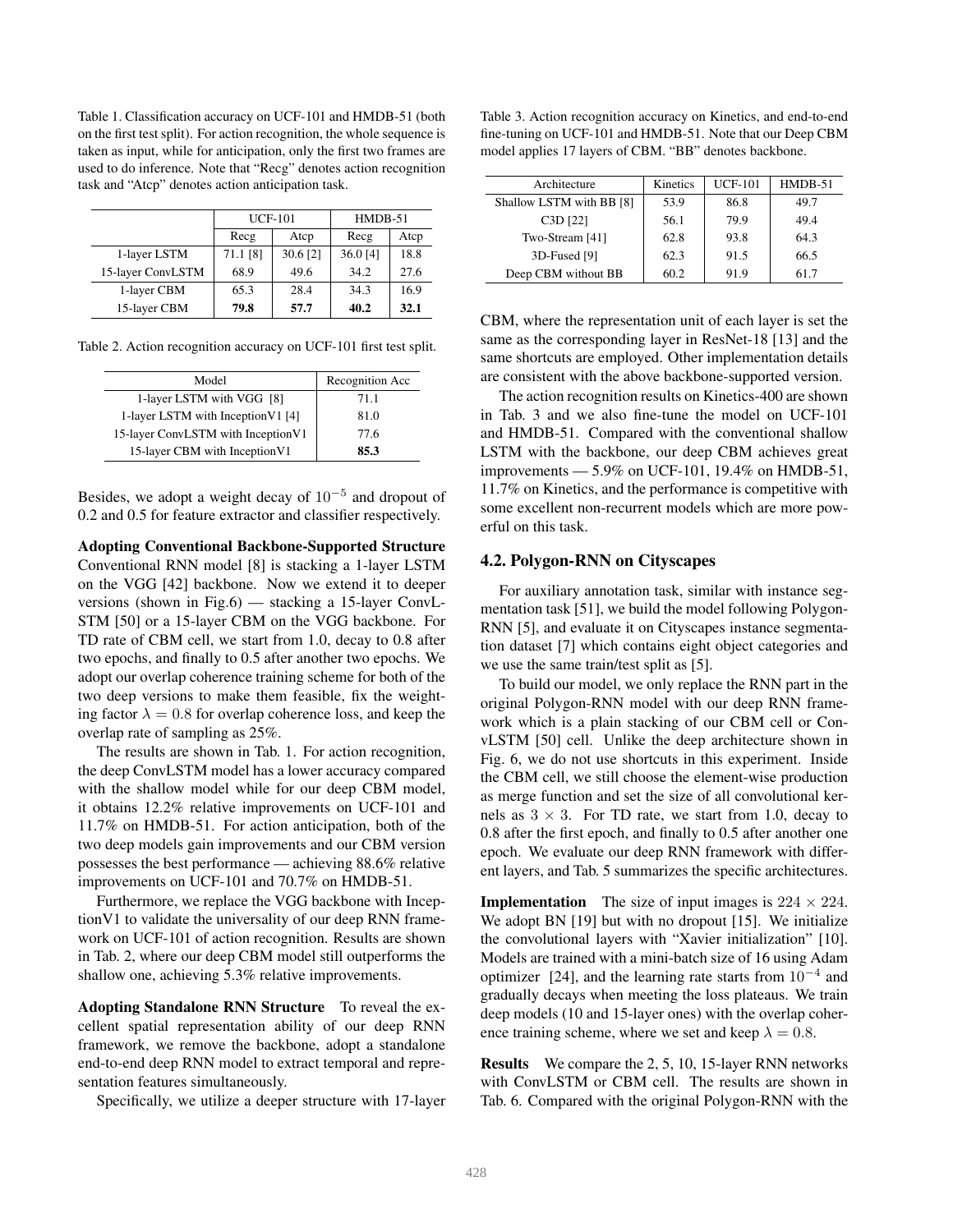Table 4. Video prediction results on KTH. "T1" denotes the first frame to predict and "Avg" denotes the average value.

| Method        | Metric                                                                                                                                                                                                                          |      | T2     | T3   | T <sub>4</sub> | T <sub>5</sub> | T6   | T <sub>7</sub> | T8   | T <sub>9</sub> | T <sub>10</sub> | T <sub>11</sub> | T <sub>12</sub> | T <sub>13</sub> | T <sub>14</sub> | T <sub>15</sub> | T16  | T <sub>17</sub> | T <sub>18</sub> | T <sub>19</sub> | <b>T20</b>    | Avg  |
|---------------|---------------------------------------------------------------------------------------------------------------------------------------------------------------------------------------------------------------------------------|------|--------|------|----------------|----------------|------|----------------|------|----------------|-----------------|-----------------|-----------------|-----------------|-----------------|-----------------|------|-----------------|-----------------|-----------------|---------------|------|
| ConvLSTM [50] | <b>PSNR</b>                                                                                                                                                                                                                     | 33.8 | 30.6   | 28.8 | 27.6           | 26.9           | 26.3 | 26.0           | 25.7 | 125.3          | 25.0            | 24.8            | 24.5            | 24.2            | 23.7            | 23.2            | 22.7 | 22.1            | 21.8            | 21.7            | $21.6$   25.3 |      |
|               | SSIM 0.947 0.906 0.871 0.844 0.824 0.807 0.795 0.787 0.773 0.757 0.747 0.738 0.732 0.721 0.708 0.691 0.663 0.654 0.663 0.659 0.656 0.765                                                                                        |      |        |      |                |                |      |                |      |                |                 |                 |                 |                 |                 |                 |      |                 |                 |                 |               |      |
| MCnet [45]    | <b>PSNR</b>                                                                                                                                                                                                                     | 33.8 | 31 O I | 29.4 | 28.4           | 27.6           | 27.1 | 26.7           | 26.3 | 125.9          | 25.6            | 25.1            | 24.7            | $24.2$   23.9   |                 | 23.6            | 23.4 | 23.2            | 23.1            | 23.0            | $22.9$   25.9 |      |
|               | SSIM  0.947  0.917  0.889  0.869  0.854  0.840  0.828  0.817  0.808   0.797  0.788  0.779  0.760  0.760   0.752   0.744   0.736   0.730   0.726   0.723   0.723   0.804                                                         |      |        |      |                |                |      |                |      |                |                 |                 |                 |                 |                 |                 |      |                 |                 |                 |               |      |
| Ours          | <b>PSNR</b>                                                                                                                                                                                                                     | 34.3 | 31.8   | 30.2 | 29.0           | 28.2           | 27.6 | 27.1           | 26.7 | 26.3           | 25.8            | 25.5            | 25.1            | 24.8            | $24.5$ 1        | 24.2            | 24.0 | 23.8            | 23.7            | 23.6            | 23.5          | 26.5 |
|               | SSIM $(0.95110.92310.90510.88510.87110.85610.84310.83310.82410.81410.80510.79610.79010.78310.77910.77510.77510.76510.76110.75710.82410.81410.80510.82410.81410.80510.79610.79010.78310.77910.77510.77110.82410.81410.80510.796$ |      |        |      |                |                |      |                |      |                |                 |                 |                 |                 |                 |                 |      |                 |                 |                 |               |      |

Table 5. Structures of Polygon-RNN models with different depths.

| # filters |                | 256 | 128 | 64 | 32 |  |
|-----------|----------------|-----|-----|----|----|--|
| # layers  | 2-layer model  |     |     |    |    |  |
|           | 5-layer model  |     |     |    |    |  |
|           | 10-layer model |     |     |    |    |  |
|           | 15-layer model |     |     |    |    |  |

shallow RNN, our deep CBM model achieves 14.7% relative improvements which is even competitive with Polygon-RNN++ proposed in [1] which adopts many complex tricks, while the deep ConvLSTM model suffers from higher training loss, leading to a bad performance.

### 4.3. Video Future Prediction

For video future prediction, we evaluate our deep RNN framework using the state-of-the-art method: MCnet proposed in [45], which predicts 20 future frames based on the observed 10 previous frames. We only replace the 1-layer ConvLSTM part of the motion encoder into our 15-layer deep CBM model, where the TD rate is finally set to 0.5 with similar process as the above. The detailed implementation settings are consistent with the original method in [45].

We evaluate on the KTH dataset [39] which contains 600 videos for 6 human actions, and we utilize PSNR [31] and SSIM [47] as metrics. The results are shown in Tab. 4 and we can see that compared with the original method using shallow RNN, our deep model achieves 1.6% improvements on SSIM and 1.8% on PSNR for 10-frame prediction, and 2.6% on SSIM and 2.1% on PSNR for 20-frame prediction.

In this experiment, we do not adopt the overlap coherence training scheme since the sequence is not too long.

#### 5. Analysis

The above visual applications demonstrate the superiority of our deep RNN framework and in this section we will further verify the effectiveness of our detailed designs the model depth, CBM for deep structure, the overlap coherence training scheme, merge function and TD rate of CBM.

Analysis on Depth Results of all above experiments have already demonstrated that our deep RNN model remarkably outperforms the shallow RNN one due to the stronger representation capability with the depth growing. We analyze the experiments on Polygon-RNN to further explore the spe-

Table 6. Performance (IoU in %) on Cityscapes validation set (used as test set in [5]). Note that "Polyg-LSTM" denotes the original Polygon-RNN structure with ConvLSTM cell and "Polyg-CBM" denotes the Polygon-RNN structure with CBM cell.

| Model                                            |                 |      |  |  |  |  |  |  |  |  |  |  |  |  |
|--------------------------------------------------|-----------------|------|--|--|--|--|--|--|--|--|--|--|--|--|
| Original Polygon-RNN [5]                         |                 |      |  |  |  |  |  |  |  |  |  |  |  |  |
| Residual Polygon-RNN [1]                         |                 |      |  |  |  |  |  |  |  |  |  |  |  |  |
| Residual Polygon-RNN + attention + RL $[1]$      |                 |      |  |  |  |  |  |  |  |  |  |  |  |  |
| Residual Polygon-RNN + attention + $RL + EN [1]$ |                 |      |  |  |  |  |  |  |  |  |  |  |  |  |
| Polygon-RNN++ [1]                                |                 |      |  |  |  |  |  |  |  |  |  |  |  |  |
| # layers                                         | # params of RNN |      |  |  |  |  |  |  |  |  |  |  |  |  |
| 2                                                | 0.47M           | 61.4 |  |  |  |  |  |  |  |  |  |  |  |  |
| 5                                                | 2.94M           | 63.0 |  |  |  |  |  |  |  |  |  |  |  |  |
| 10                                               | 7.07M           | 59.3 |  |  |  |  |  |  |  |  |  |  |  |  |
| 15                                               | 15.71M          | 46.7 |  |  |  |  |  |  |  |  |  |  |  |  |
| 2                                                | 0.20M           | 59.9 |  |  |  |  |  |  |  |  |  |  |  |  |
| 5                                                | 1.13M           | 63.1 |  |  |  |  |  |  |  |  |  |  |  |  |
| 10                                               | 2.68M           | 67.1 |  |  |  |  |  |  |  |  |  |  |  |  |
| 15                                               | 5.85M           | 70.4 |  |  |  |  |  |  |  |  |  |  |  |  |
|                                                  |                 |      |  |  |  |  |  |  |  |  |  |  |  |  |

cific relationships between the depth and the model performance, which is illustrated in Fig. 7(a) and Fig. 7(b).

From Fig. 7(b), we can observe that utilizing CBM, the deeper the model is built, the lower training loss and higher IoU value we will receive. Moreover, it is worth noting that the deep models converge as fast as the shallow ones.

Analysis on CBM As results shown in Tab. 1 and Tab. 2, our deep CBM model achieves the best performance on action recognition task with two different backbones and action anticipation task, while deep ConvLSTM model suffers from lower accuracy on action recognition even compared with the shallow one.

As we discussed above, building deep RNN models needs to co-adapt to both temporal and representation information, making it difficult to optimize over a long sequence. Therefore, for action recognition that takes the whole videos as inputs, commonly-used deep RNN models cannot benefit from the increased depth, while for action anticipation that predicts only based on the first two frames, deeper structure brings better results. To resolve this problem caused by the contradiction of the two information flows when stacking deep, our CBM cell is right introduced to de-couple these two flows to make training more efficient, and receives best results on both tasks.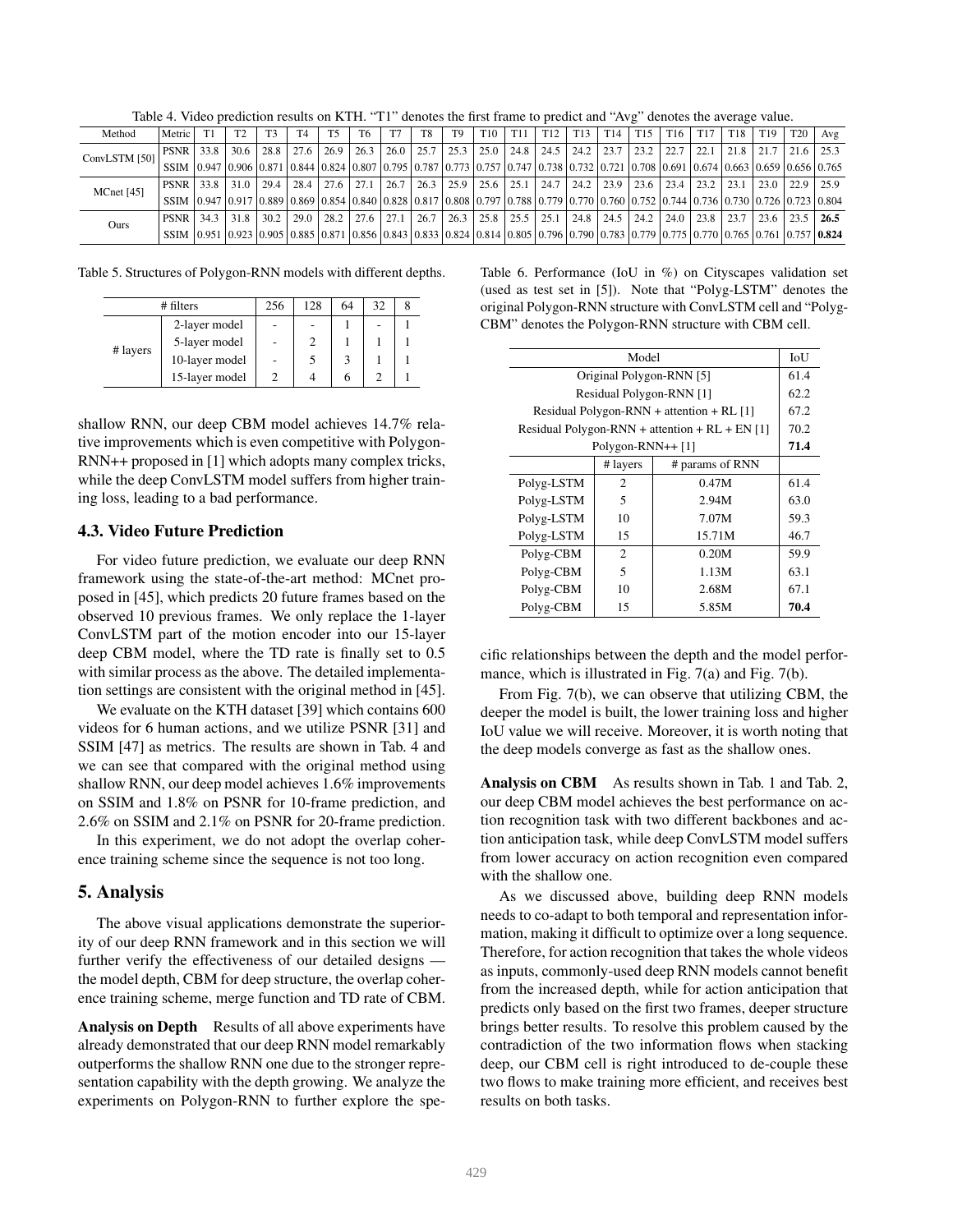

Figure 7. Training on Cityscapes. Dashed lines denote training loss, and the bold lines denote testing IoU. Left: Polyg-LSTM networks. Deep models are difficult to train and suffer from high training loss. The convergence of 15-layer is not shown. Middle: Polyg-CBM networks adopting 0.5 TD-rate. Deep models are easy to train. Right: Comparison between different TD rates on 10 and 15-layer models.

Table 7. Classification accuracy on UCF-101 with element-wise production and addition settings. For  $R$ , both of the two settings adopt  $ReLU(Conv(\cdot))$ . For T, production setting adopts  $Sigmoid(Conv(\cdot))$  while addition adopts  $ReLU(Conv(\cdot))$ .

|            | Recognition | Anticipation |
|------------|-------------|--------------|
| Production | 79.8        | 57.7         |
| Addition   | 77.4        | 56.7         |

Besides, results of Polygon-RNN task in Tab. 6 also prove that our CBM cell is more suitable for stacking deep, and comparisons between Fig. 7(a) and Fig. 7(b) further reveal that using ConvLSTM to stack deep leads to higher training loss and lower IoU value.

Analysis on Overlap Coherence Training Scheme All the deep models above adopt our overlap coherence training scheme. From the results, we can see that it works well — deep models are trainable on commonly-used GPUs and all the models learn effective temporal features. Under this scheme, though it may not transfer temporal information as smoothly as the original training scheme, the overlaps and the coherence loss guarantee the consistency of temporal information among the clips to a certain degree, and finally we do benefit from the increasing structural depth by making some compromise on the sequence length.

Analysis on Merge Function  $\zeta$  All above experiments are committed with element-wise production merge function. Here, we also evaluate another setting:  $ReLU(Conv(\cdot))$  for R and T, and element-wise addition for the merge function, which treats the two flows equally without discrimination when merging the information. For action recognition and anticipation tasks on UCF-101, the comparison of these two settings is shown in Tab. 7. We find that the production setting is marginally better than the addition one, possibly because the production setting extracts better spatial representation features that are more useful for video classification problems.

Analysis on TD Rate To show the influence of TD rate, we set the final TD rate to 0.0, 0.2, 0.5, 0.8 and 1.0 (gradually decay as the above experiments) and results of action recognition task on UCF-101 are shown in Tab. 8. We can

Table 8. Action recognition accuracy on UCF-101 with different TD rates. We use VGG19 as backbones, 15-layer CBM as the RNN part, and element-wise production as merge function.

| TD rate | Acc  | TD rate | Acc  | TD rate | Acc |
|---------|------|---------|------|---------|-----|
| 0.0     |      |         | 79.8 |         |     |
| 0.2     | 76.5 | 0.8     |      |         |     |

see that 0.5 TD-rate achieves the best result. When the TD rate is set to 1.0, the temporal information can only flow backward in its own layer, forbidding the temporal communication among different layers, thus leading to a relatively non-ideal performance. For Polygon-RNN task, the results shown in Fig. 7(c) reveal consistent conclusions.

## 6. Conclusion

In this paper, we proposed a deep RNN framework for visual sequential applications. The first part of our deep RNN framework is the CBM structure designed to balance the temporal flow and representation flow. Based on the characteristics of these two flows, we proposed the Temporal Dropout to simplify the training process and enhance the generalization ability. The second part is the Overlap Coherence Training Scheme aiming at resolving the large resource consuming of deep RNN models, which can significantly reduce the length of sequences loaded into the model and guarantee the consistency of temporal information through overlaps simultaneously.

We conducted extensive experiments to evaluate our deep RNN framework. Compared with the conventional shallow RNN, our deep RNN framework achieves remarkable improvements on action recognition, action anticipation, auxiliary annotation and video future prediction tasks. Comprehensive analysis is presented to further validate the effectiveness and robustness of our specific designs.

### 7. Acknowledgements

This work is supported in part by the National Key R&D Program of China, No. 2017YFA0700800, National Natural Science Foundation of China under Grants 61772332.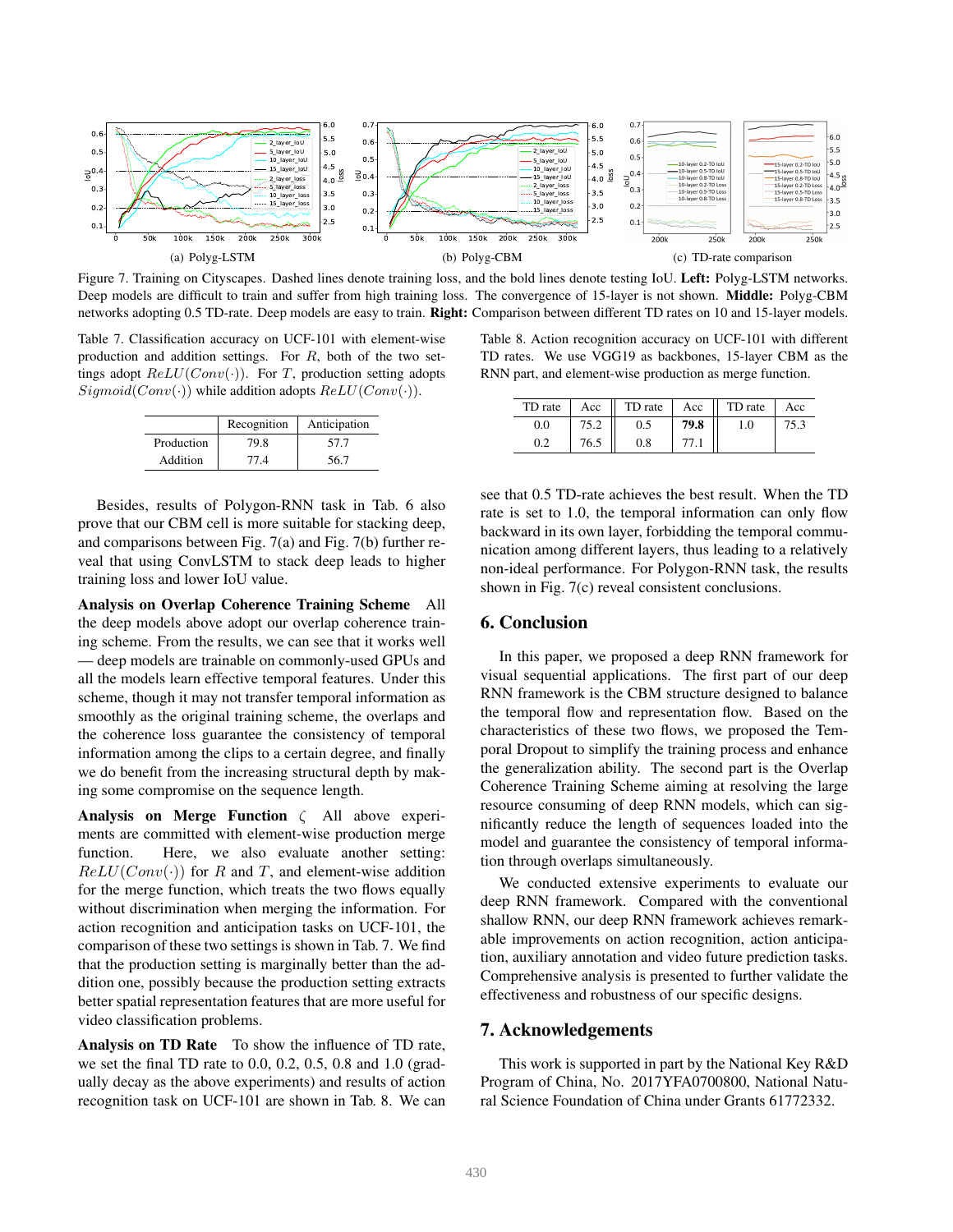### References

- [1] D. Acuna, H. Ling, A. Kar, and S. Fidler. Efficient interactive annotation of segmentation datasets with polygon-rnn++. In *CVPR*, pages 859–868, 2018.
- [2] M. S. Aliakbarian, F. S. Saleh, M. Salzmann, B. Fernando, L. Petersson, and L. Andersson. Encouraging lstms to anticipate actions very early. In *ICCV*, volume 1, 2017.
- [3] Y. Bian, C. Gan, X. Liu, F. Li, X. Long, Y. Li, H. Qi, J. Zhou, S. Wen, and Y. Lin. Revisiting the effectiveness of off-theshelf temporal modeling approaches for large-scale video classification. *arXiv preprint*, 2017.
- [4] J. Carreira and A. Zisserman. Quo vadis, action recognition? a new model and the kinetics dataset. In *CVPR*, pages 4724– 4733. IEEE, 2017.
- [5] L. Castrejon, K. Kundu, R. Urtasun, and S. Fidler. Annotating object instances with a polygon-rnn. In *CVPR*, volume 1, page 2, 2017.
- [6] K. Cho, B. Van Merriënboer, C. Gulcehre, D. Bahdanau, F. Bougares, H. Schwenk, and Y. Bengio. Learning phrase representations using rnn encoder-decoder for statistical machine translation. *arXiv preprint*, 2014.
- [7] M. Cordts, M. Omran, S. Ramos, T. Rehfeld, M. Enzweiler, R. Benenson, U. Franke, S. Roth, and B. Schiele. The cityscapes dataset for semantic urban scene understanding. In *CVPR*, pages 3213–3223, 2016.
- [8] J. Donahue, L. Anne Hendricks, S. Guadarrama, M. Rohrbach, S. Venugopalan, K. Saenko, and T. Darrell. Long-term recurrent convolutional networks for visual recognition and description. In *CVPR*, pages 2625–2634, 2015.
- [9] C. Feichtenhofer, A. Pinz, and A. Zisserman. Convolutional two-stream network fusion for video action recognition. In *CVPR*, pages 1933–1941, 2016.
- [10] X. Glorot and Y. Bengio. Understanding the difficulty of training deep feedforward neural networks. In *Conference on Artificial Intelligence and Statistics*, pages 249–256, 2010.
- [11] C. Gu, C. Sun, S. Vijayanarasimhan, C. Pantofaru, D. A. Ross, G. Toderici, Y. Li, S. Ricco, R. Sukthankar, C. Schmid, et al. Ava: A video dataset of spatio-temporally localized atomic visual actions. *arXiv preprint*, 3(4):6, 2017.
- [12] K. He, G. Gkioxari, P. Dollár, and R. Girshick. Mask r-cnn. In *ICCV*, pages 2980–2988. IEEE, 2017.
- [13] K. He, X. Zhang, S. Ren, and J. Sun. Deep residual learning for image recognition. In *CVPR*, pages 770–778, 2016.
- [14] M. Hermans and B. Schrauwen. Training and analysing deep recurrent neural networks. In *NIPS*, pages 190–198, 2013.
- [15] G. E. Hinton, N. Srivastava, A. Krizhevsky, I. Sutskever, and R. R. Salakhutdinov. Improving neural networks by preventing co-adaptation of feature detectors. *arXiv preprint*, 2012.
- [16] S. Hochreiter and J. Schmidhuber. Long short-term memory. *Neural Computation*, 9(8):1735–1780, 1997.
- [17] R. Hou, C. Chen, and M. Shah. Tube convolutional neural network (t-cnn) for action detection in videos. In *ICCV*, 2017.
- [18] P.-S. Huang, M. Kim, M. Hasegawa-Johnson, and P. Smaragdis. Joint optimization of masks and deep recurrent

neural networks for monaural source separation. *IEEE/ACM Transactions on Audio, Speech, and Language Processing*, 23(12):2136–2147, 2015.

- [19] S. Ioffe and C. Szegedy. Batch normalization: Accelerating deep network training by reducing internal covariate shift. *arXiv preprint*, 2015.
- [20] O. Irsoy and C. Cardie. Deep recursive neural networks for compositionality in language. In *NIPS*, pages 2096–2104, 2014.
- [21] O. Irsoy and C. Cardie. Opinion mining with deep recurrent neural networks. In *EMNLP*, pages 720–728, 2014.
- [22] S. Ji, W. Xu, M. Yang, and K. Yu. 3d convolutional neural networks for human action recognition. *TPAMI*, 35(1):221– 231, 2013.
- [23] A. Karpathy, G. Toderici, S. Shetty, T. Leung, R. Sukthankar, and L. Fei-Fei. Large-scale video classification with convolutional neural networks. In *CVPR*, pages 1725–1732, 2014.
- [24] D. P. Kingma and J. Ba. Adam: A method for stochastic optimization. *arXiv preprint*, 2014.
- [25] A. Krizhevsky, I. Sutskever, and G. E. Hinton. Imagenet classification with deep convolutional neural networks. In *NIPS*, pages 1097–1105, 2012.
- [26] H. Kuehne, H. Jhuang, E. Garrote, T. Poggio, and T. Serre. Hmdb: a large video database for human motion recognition. In *ICCV*, pages 2556–2563. IEEE, 2011.
- [27] J. Li, C. Wang, H. Zhu, Y. Mao, H.-S. Fang, and C. Lu. Crowdpose: Efficient crowded scenes pose estimation and a new benchmark. *arXiv preprint*, 2018.
- [28] Y.-L. Li, S. Zhou, X. Huang, L. Xu, Z. Ma, H.-S. Fang, Y.- F. Wang, and C. Lu. Transferable interactiveness prior for human-object interaction detection. *arXiv preprint*, 2018.
- [29] Z. Li, K. Gavrilyuk, E. Gavves, M. Jain, and C. G. Snoek. Videolstm convolves, attends and flows for action recognition. *Computer Vision and Image Understanding*, 166:41– 50, 2018.
- [30] X. Long, C. Gan, G. de Melo, J. Wu, X. Liu, and S. Wen. Attention clusters: Purely attention based local feature integration for video classification. In *CVPR*, pages 7834–7843, 2018.
- [31] M. Mathieu, C. Couprie, and Y. LeCun. Deep multi-scale video prediction beyond mean square error. *arXiv preprint*, 2015.
- [32] J. Oh, X. Guo, H. Lee, R. L. Lewis, and S. Singh. Actionconditional video prediction using deep networks in atari games. In *NIPS*, pages 2863–2871, 2015.
- [33] B. Pan, W. Lin, X. Fang, C. Huang, B. Zhou, and C. Lu. Recurrent residual module for fast inference in videos. In *CVPR*, 2018.
- [34] B. Pang, K. Zha, and C. Lu. Human action adverb recognition: Adha dataset and a three-stream hybrid model. In *CVPR Workshops*, pages 2325–2334, 2018.
- [35] R. Pascanu, C. Gulcehre, K. Cho, and Y. Bengio. How to construct deep recurrent neural networks. *arXiv preprint*, 2013.
- [36] J. Redmon and A. Farhadi. Yolov3: An incremental improvement. *arXiv preprint*, 2018.